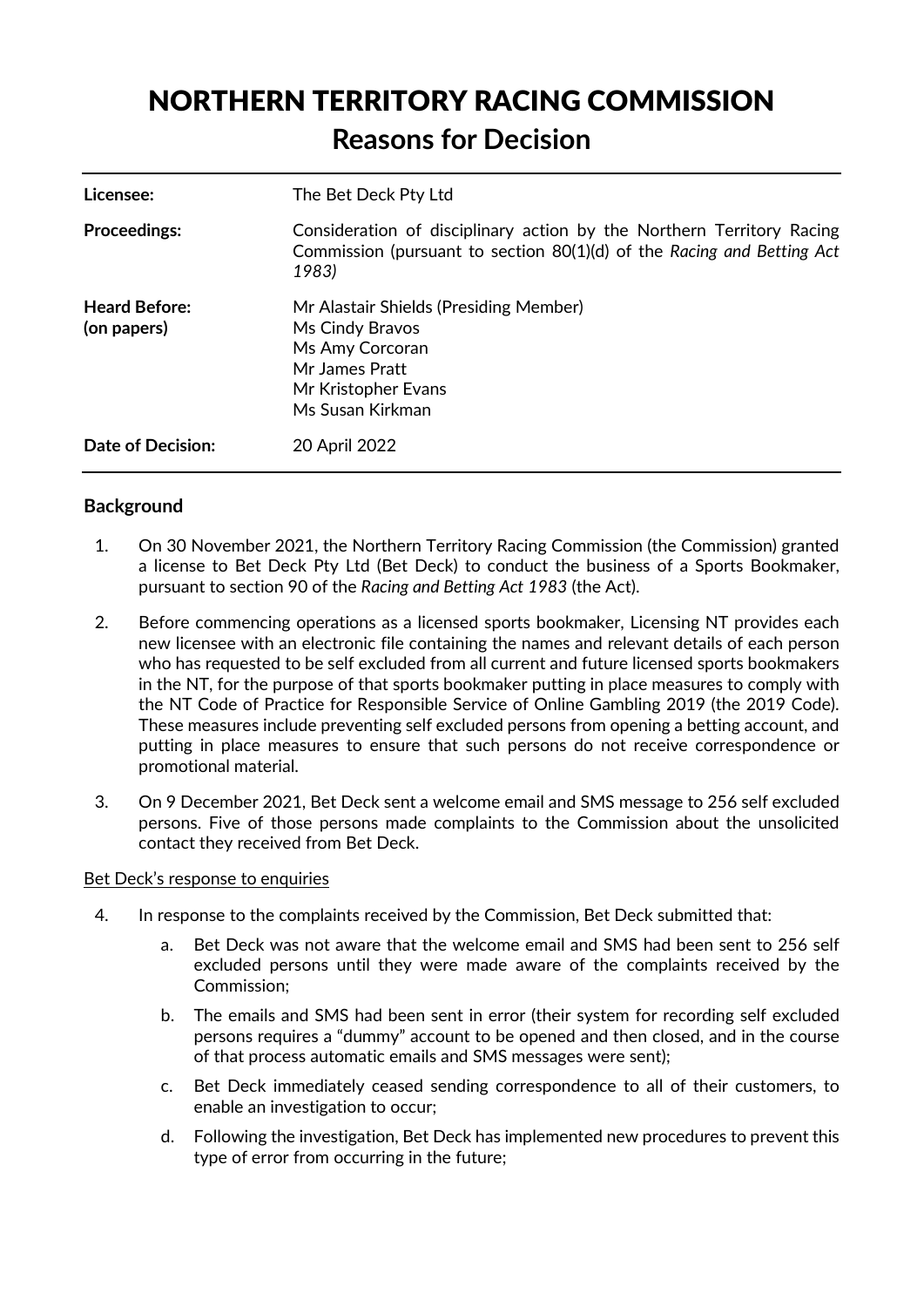- e. At no time could any of the self excluded customers log onto the accounts in their name and place a bet;
- f. Bet Deck acknowledged the breach of the Code, and the seriousness of the matter.

## **Consideration of the Issues**

- 5. In order to minimise the harm that may be caused by online gambling, the Commission introduced the 2019 Code which came into effect on 26 May 2019, having replaced the Northern Territory Code of Practice for Responsible Gambling 2016 (the 2016 Code).
- 6. Clause 4.6 of the 2019 Code requires sports bookmakers to "have in place suitable procedures to ensure correspondence or promotional material is not sent to persons who are either excluded from their services, or who request that this information not be sent to them".
- 7. It is a requirement of the Act and Bet Deck's licence (condition 15) that Bet Deck complies with the 2019 Code.
- 8. Correspondence from five of the affected self excluded persons indicate that they experienced varying degrees of distress and anger at receiving unsolicited communications from a sports bookmaker that they have never been a customer of. One complainant reported that their spouse saw the unsolicited SMS message, which added to the distress they experienced.

## **Decision**

- 9. The Commission is satisfied that the sending of emails and SMS messages to 256 self excluded persons on 9 December 2021 was in breach of clause 4.6 of the 2019 Code.
- 10. The Commission acknowledges that Bet Deck's breach of the 2019 Code was brought about by error, rather than intentionally, and that Bet Deck has acknowledged its breach of the Code and accepts that the breach is serious. Bet Deck has put in place measures to prevent such an error occurring again in the future.
- 11. Nevertheless, the Commission considers this to be a serious breach, which occurred just ten days after it was granted a sports bookmakers licence. The Commission notes the unnecessary distress and anger experienced by persons who received the promotional material from Bet Deck, and the potential for harm to persons who have admitted that they have a gambling problem and have taken positive steps to prevent them receiving information that might tempt them to resume gambling.
- 12. The Commission has therefore determined that Bet Deck did not comply with clause 4.6 of the 2019 Code on 9 December 2021 and as a result, pursuant to section 80(1)(d) of the Act, has failed to comply with condition 15 of its licence.
- 13. Disciplinary action available to be taken by the Commission for non-compliance with a condition of licence ranges from the issuing of a reprimand, imposing a fine not exceeding 170 penalty units or suspending or cancelling the sports bookmakers licence.
- 14. The Commission considers that providing promotional material to self excluded persons is a serious breach of the 2019 Code.
- 15. In all of the circumstances, the Commission has determined to impose half of the maximum fine, that is 85 penalty units, which equates to \$13,345.